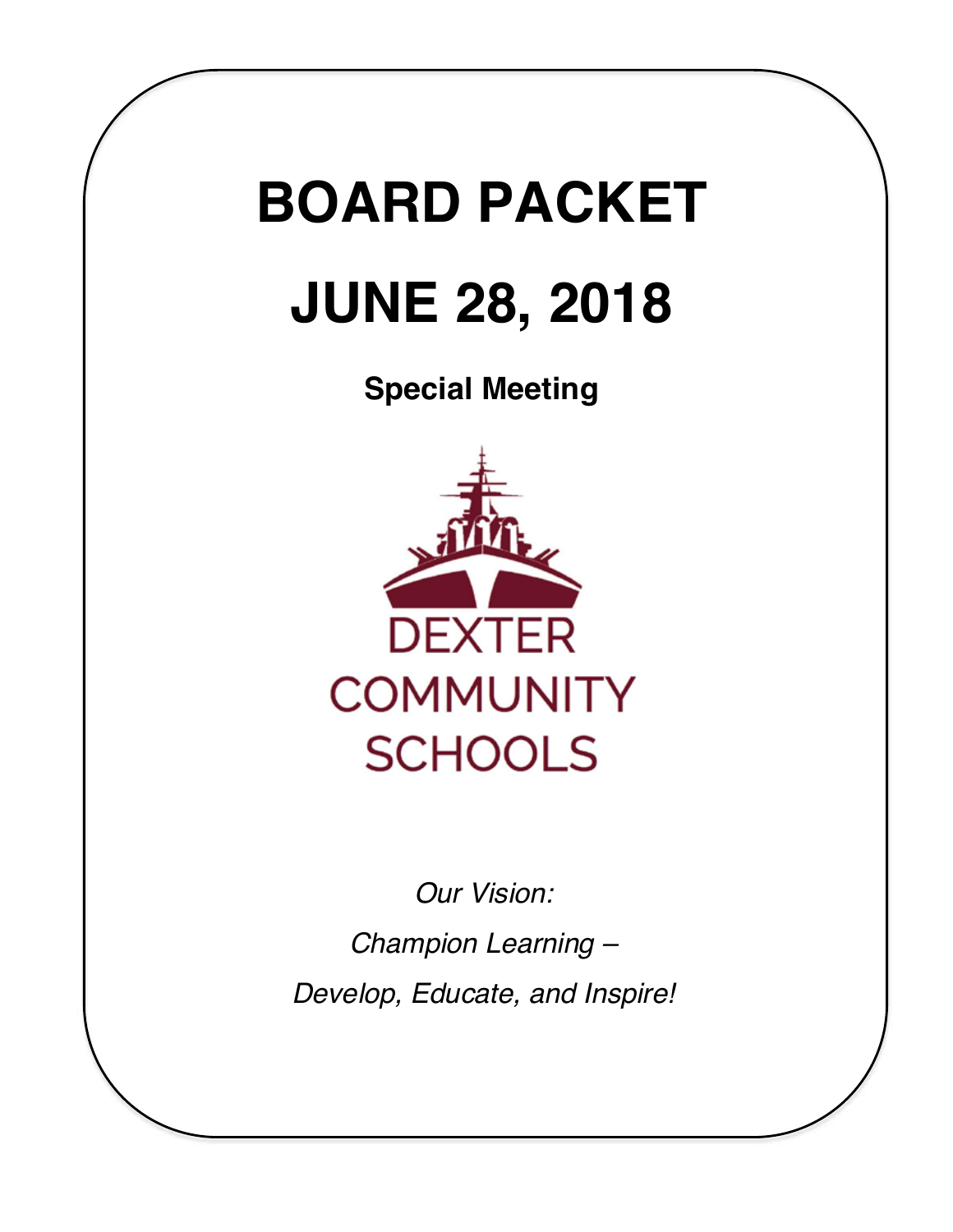

#### **BOARD MEETING AGENDA**

- **A. ROLL CALL**
- **B. MEETING MINUTES & CLOSED MEETING MINUTES** (6-25-2018)
- **C. APPROVAL OF AGENDA**
- **D. SCHOOL PRESENTATIONS – none**
- **E. SUPERINTENDENT UPDATE**
- **F. STUDENT REPRESENTATIVES UPDATE**
- **G. PUBLIC PARTICIPATION:** *Persons who wish to address the Board may complete a Public Comment Card to be presented to the Board president at the beginning of the meeting. Each speaker is allotted a maximum of 5 minutes unless otherwise notified. Each speaker will be asked to announce his/her name and indicate if he/she represents any organization or agency. No person may speak more than once on the same subject during a single meeting. For further details see our policy on Public Participation at Board Meetings.*
- **H. CONSENT ITEMS**
	- 1. Personnel New Hire
- **I. ACTION ITEMS**
	- 1. Ratification of DEA Tentative Agreement
	- 2. Ratification of DAA Tentative Agreement for the 7/1/2018 6/30/2019 contract
	- 3. Ratification of the WWBDAMA Tentative Agreement for the 7/1/2018 6/30/2019 contract
	- 4. Ratification of the DESPA Tentative Agreement for the 7/1/2018 6/30/2019 contract
	- 5. Second 2017-18 Budget Amendment
	- 6. Approval of Superintendent's 2017-18 Performance Pay
- 7. Approval of Superintendent's Contract for  $7/1/2018 6/30/2023$ <br>J. DISCUSSION ITEMS none
- **J. DISCUSSION ITEMS – none**
- **K. BOND UPDATE – none**
- **L. PUBLIC PARTICIPATION:** *See Policy 0167.3*
- **M. BOARD COMMENTS**
- **N. INFORMATION ITEMS – none**
- **O. CLOSED SESSION – none**

#### **CALENDAR**

**\*Monday, July 16th – 5:00pm** Business Meeting – Copeland **\*Monday, July 16th – 6:00pm** Board Workshop – Copeland **\*Wednesday, July 25th – 9:00am** Finance Committee – Copeland **\*Monday, August 6th – 7:00pm** Board Meeting – Copeland **\*Thursday, August 9th – 5:00 pm** Facilities Committee - Copeland **\*Monday, August 20<sup>th</sup> – 7:00pm** Board Meeting - Copeland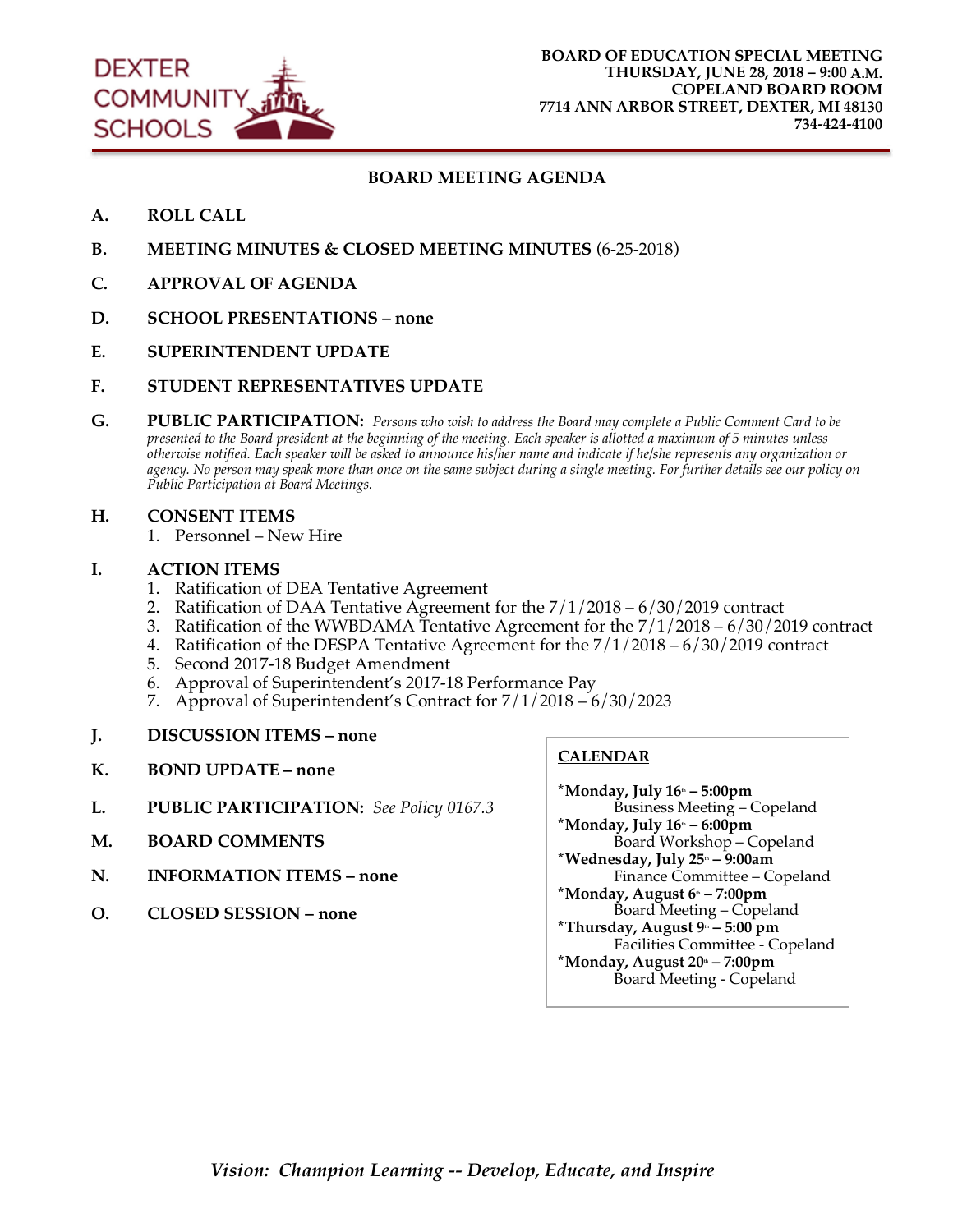# **BOARD NOTES JUNE 28, 2018**

#### **A. ROLL CALL**

#### **B. MEETING MINUTES & CLOSED MEETING MINUTES** (6-28-2018)

#### **C. APPROVAL OF AGENDA**

- 1. Approval of Agenda. Board policy provides that the Superintendent of Schools shall prepare an agenda for all Board meetings as directed by the President of the Board of Education.
- \* An appropriate motion might be, "I move that the agenda be approved as presented/amended."

#### **D. SCHOOL PRESENTATIONS – none**

#### **E. SUPERINTENDENT UPDATE**

#### **F. STUDENT REPRESENTATIVES UPDATE**

**G. PUBLIC PARTICIPATION:** *Persons who wish to address the Board may complete a Public Comment Card to be presented to the Board president at the beginning of the meeting. Each speaker is allotted a maximum of 5 minutes unless otherwise notified. Each speaker will be asked to announce his/her name and indicate if he/she represents any organization or agency. No person may speak more than once on the same subject during a single meeting. For further details see our policy on Public Participation at Board Meetings.*

# **H. CONSENT ITEMS**<br>1. Personnel – New Hi

- Personnel New Hire. Your packet contains a letter of recommendation to hire Lauren Thompson for the .5 FTE principal position at Creekside.
- \* An appropriate resolution might be, "I move that the Board of Education offer a probationary contract for the 2018-19 school year to Lauren Thompson."

#### **I. ACTION ITEMS**

- 1. Ratification of DEA Tentative Agreement. On June 26, 2018, the Dexter Education Association ratified a tentative agreement with Dexter Community Schools. Copies of the agreement will be distributed to Board members prior to today's meeting. It is now time for the Board of Education to ratify this tentative agreement as presented, effective through June 30, 2019.
- \* An appropriate motion might be, "I move that the Board of Education ratify the tentative agreement between Dexter Community Schools and the Dexter Education Association as presented, effective July 1, 2018 through June 30, 2019."
- 2. Ratification of DAA Tentative Agreement for 7/1/2018 6/30/2019 Contract. On June 22, 2018, the Dexter Administrators' Association ratified a tentative agreement with Dexter Community Schools. Copies of this agreement will be distributed to Board members prior to today's meeting. It is now time for the Board of Education to ratify the tentative agreement as presented, effective through June 30, 2019.
- \* An appropriate motion might be, "I move that the Dexter Board of Education ratify the tentative contract agreement between Dexter Community Schools and the Dexter Administrators' Association as presented, effective July 1, 2018 through June 30, 2019."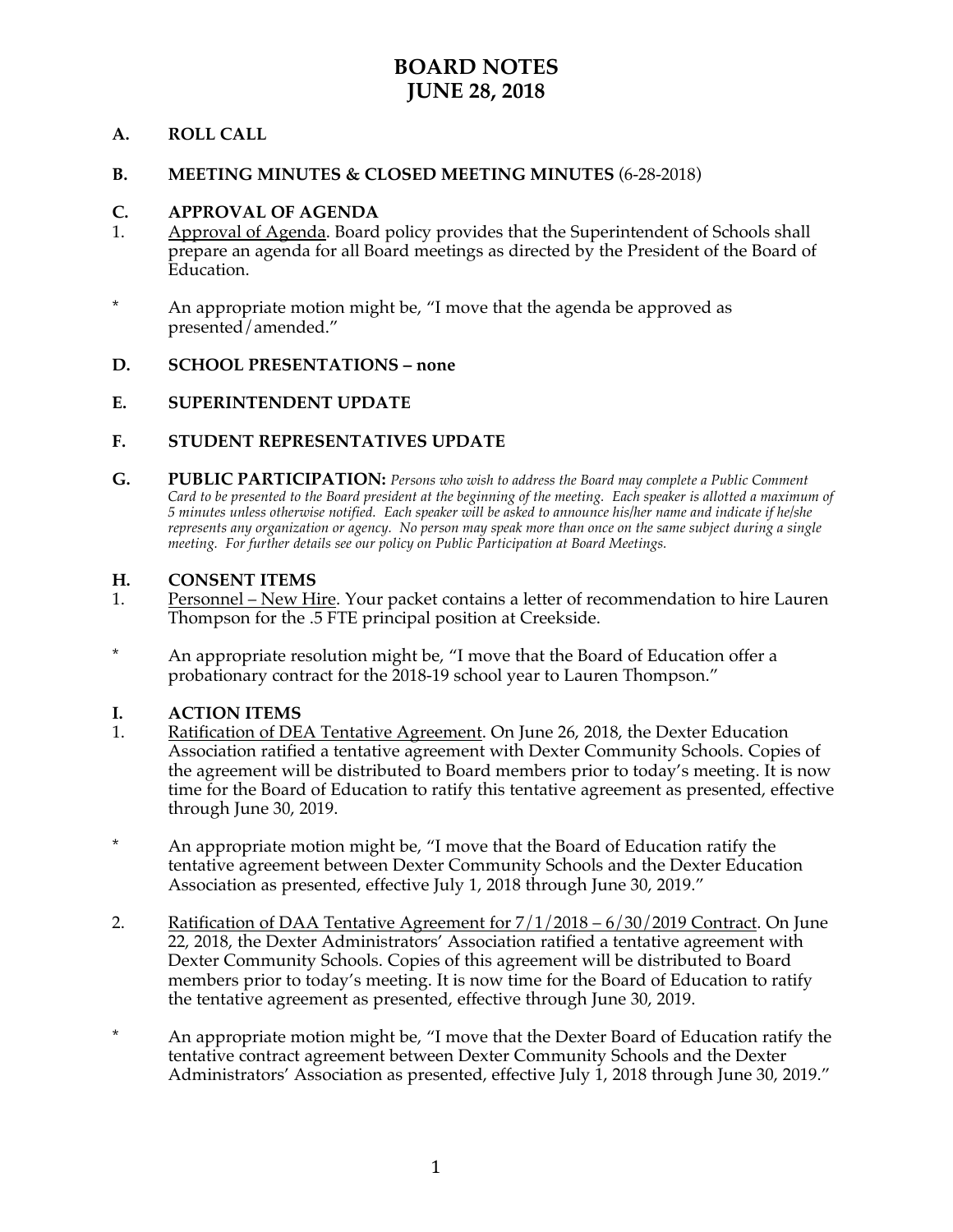# **BOARD NOTES JUNE 28, 2018**

- 3. Ratification of the WWBDAMA Tentative Agreement for 7/1/2018 6/30/2019 Contract. On June 12, 2018, the Western Washtenaw Bus Drivers and Monitors Association ratified a tentative agreement with Dexter Community Schools. Copies of the agreement will be distributed to Board members prior to today's meeting. It is now time for the Board of Education to ratify this tentative agreement effective through June 30, 2019.
- \* An appropriate motion might be, "I move that the Board of Education ratify the tentative contract agreement between Dexter Community Schools and the West Washtenaw Bus Drivers and Monitors Association as presented, effective July 1, 2018 through June 30, 2019."
- 4. Ratification of the DESPA Tentative Agreement for 7/1/2018 6/30/2019 Contract. On Wednesday, June 27<sup>th</sup>, 2018 the Dexter Educational Support Personnel Association ratified a tentative agreement with Dexter Community Schools. Copies of this agreement will be distributed to Board members prior to today's meeting. It is now time for the Board of Education to ratify the tentative agreement.
- \* An appropriate motion might be, "I move that the Board of Education ratify the tentative agreement between Dexter Community Schools and the Dexter Educational Support Personnel Association as presented, effective July 1, 2018 through June 30, 2019."
- 5. Second 2017-18 Budget Amendment. Your packet includes a memorandum from CFO Sharon Raschke regarding the attached second 2017-18 budget amendment necessitated by off-schedule payments that are included in negotiated agreements.
- \* An appropriate motion might be, "I move that the Board of Education approve the attached 2017-18 Budget Amendment."
- 6. Approval of Superintendent's 2017-18 Performance Pay. Annually, the Board Personnel Committee recommends performance-based pay for the Superintendent, in accordance with his contract and with Michigan law. Section 380.1250 of the Michigan School Code states that a "school district shall implement and maintain a method of compensation for its teachers and school administrators that includes job performance and job accomplishments as a significant factor in determining compensation..." The Superintendent's contract provides that up to ten percent  $(10\%)$  of the annual base salary is performance-based pay and determined annually by June 30th based on criteria and goals.
- \* An appropriate motion might be, "I move that the Dexter Board of Education approve the Board Personnel Committee's recommendation that Superintendent Christopher Timmis' performance-based pay for the 2017-2018 school year to be \$12,000."
- 7. Superintendent Contract Approval. Copies of a draft contract for Superintendent Chris Timmis to renew his contract beginning July 1, 2018 through June 30, 2023 will be distributed to Board members prior to today's meeting.
- \* An appropriate motion might be, "I move that the Board of Education approve the contract between the Board of Education of Dexter Community Schools and Christopher Timmis beginning July 1, 2018 through June 30, 2023."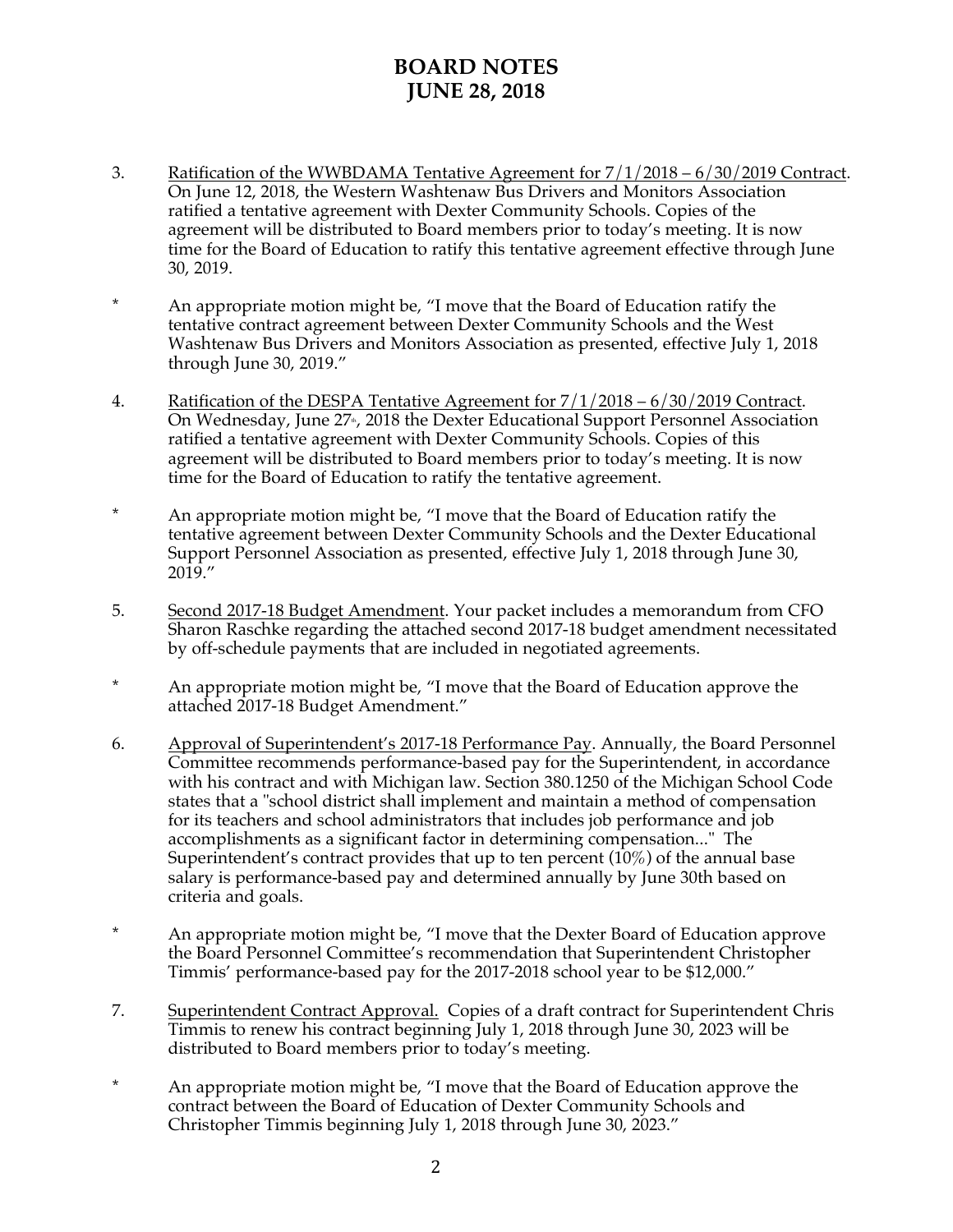# **BOARD NOTES JUNE 28, 2018**

- **J. DISCUSSION ITEMS – none**
- **K. BOND UPDATE – none**
- **L. PUBLIC PARTICIPATION:** *See Policy 0167.3 for details.*
- **M. BOARD COMMENTS**
- **N. INFORMATION ITEMS – none**
- **O. CLOSED SESSION – none**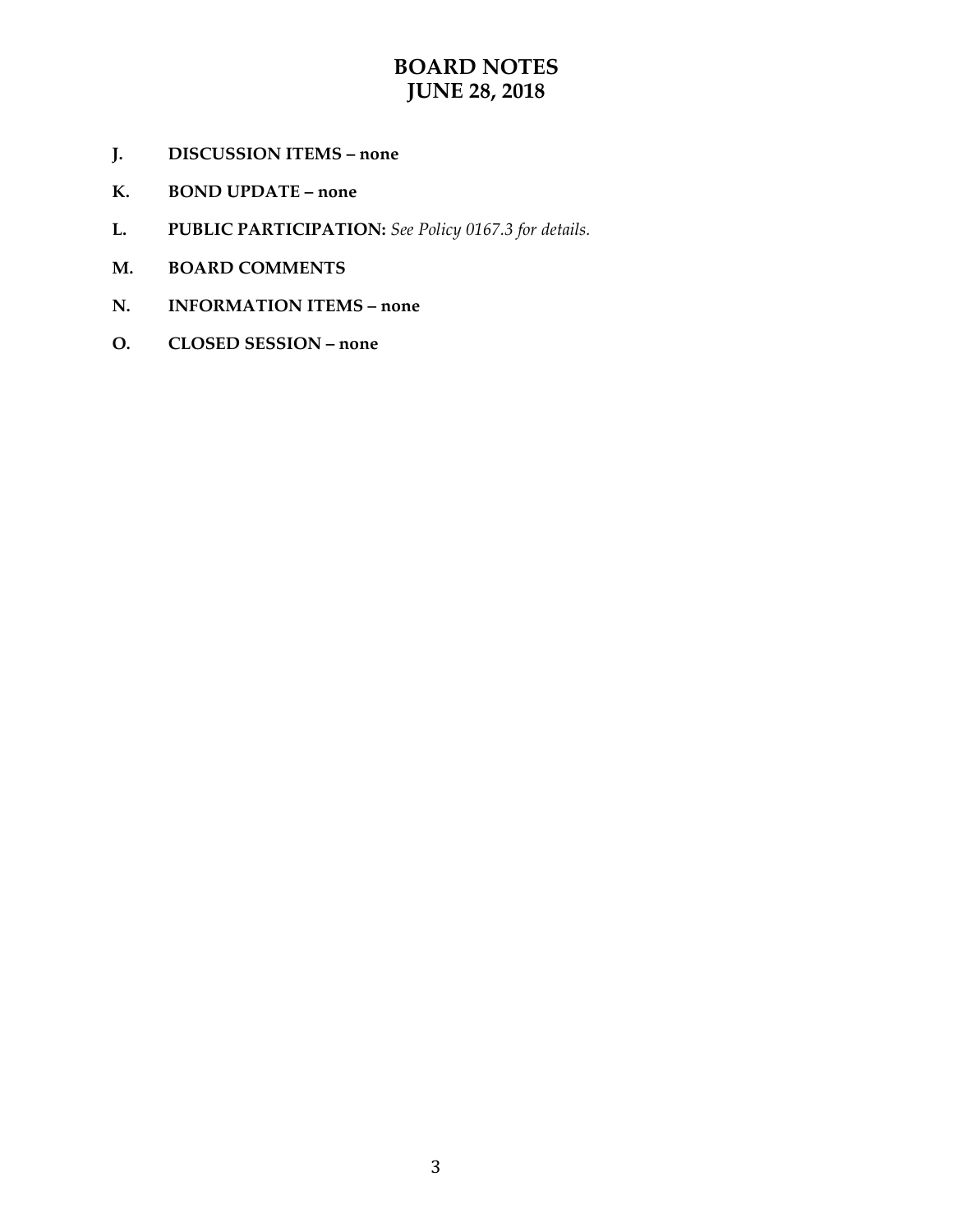# **DEXTER COMMUNITY SCHOOLS BOARD OF EDUCATION MEETING MINUTES – JUNE 25, 2018**

## **A. ROLL CALL**

**Members Present:** Ron Darr, Dick Lundy, Rob Mitzel, Barbara Read, Michael Wendorf, Student Representative Hollie Pastorino **Members Absent:** Daryl Kipke, Julie Schumaker **Administrative & Supervisory Staff:** Sharon Raschke, Barb Santo, Mollie Sharrar, Chris Timmis, Hope Vestergaard **DEA:** none **DESPA:** none **Guests:** Steve Ezekian, Robert Dwan

The meeting was called to order at approximately 7:06 pm by Board President Michael Wendorf.

**B. MEETING MINUTES –** Dick Lundy made a motion to approve the meeting minutes and closed meeting minutes from 6/11/2018. Barbara Read supported the motion. **Motion Carried (unanimous).** 

### **C. APPROVAL OF AGENDA**

Board policy provides that the Superintendent of Schools shall prepare an agenda for all meetings as directed by the President of the Board of Education. Action item number four, WCRC Easements, was removed from the agenda. Dick Lundy made a motion to approve the agenda as amended. Ron Darr supported the motion. **Motion Carried (unanimous).** 

### **D. SCHOOL PRESENTATIONS**

1. Steve Ezikian and Robert Dwan from Michigan School Business Officials presented Sharon Raschke with an MSBO honorable mention Meridian award.

### **E. SUPERINTENDENT UPDATE**

1. Superintendent Chris Timmis updated the board on several items: hiring for fall is ongoing; the German exchange trip went well; Dexter French students are currently on a trip to France; Dexter International Academy has added online advanced placement courses.

### **F. STUDENT REPRESENTATIVES UPDATE**

1. Hollie Pastorino updated the Board on goings-on at the buildings as well as local events of interest.

### **G. PUBLIC PARTICIPATION – none**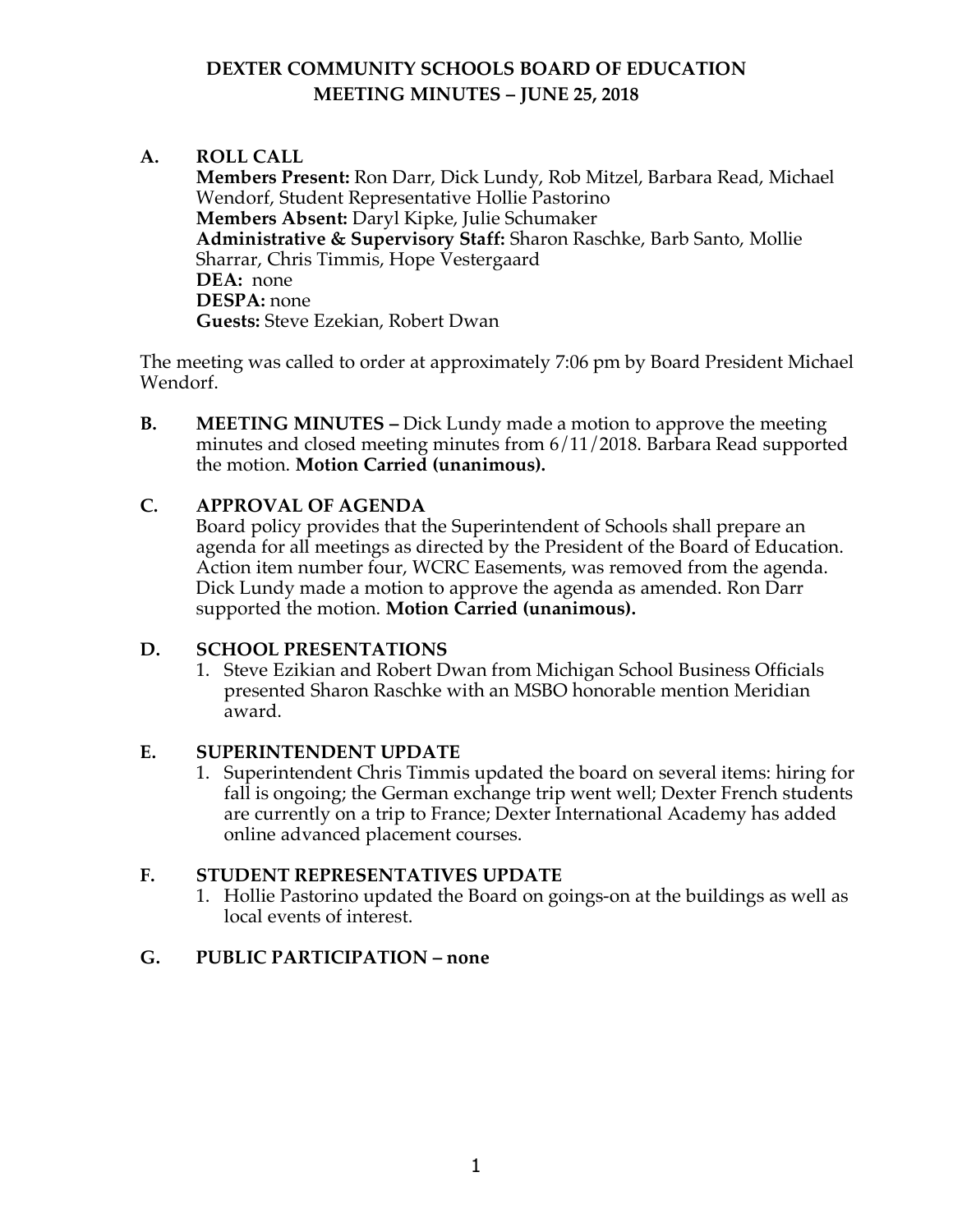# **DEXTER COMMUNITY SCHOOLS BOARD OF EDUCATION MEETING MINUTES – JUNE 25, 2018**

## **H. CONSENT ITEMS**

Ron Darr made a motion to approve the following consent items in bulk. Barbara Read supported the motion. **Motion Carried (unanimous).**

- 1. Personnel New Hires. The Board of Education offered probationary teaching contracts for the 2018-19 school year to Elizabeth Kaylor-Palmer, Anandkumar Patel, Mary "Molly" Visel, and Chris Whittaker.
- 2. Personnel Resignation. The Board accepted the resignation of Andrew Finkbeiner.
- 3. May Budget Report. The Board accepted the May 2018 budget report.

## **I. ACTION ITEMS**

- 1. 2018-19 Budget Adoption. Dick Lundy made a motion that the attached proposed 2018-2019 budget be adopted. Ron Darr supported the motion. **Motion Carried (unanimous).**
- 2. 2018-19 Tax Levies. Dick Lundy made a motion that the Board of Education authorize tax levies for school operating expenses at 18 mills on non-homestead property in December of 2018 and a debt levy of 8.5 mills on all property in December of 2018. Ron Darr supported the motion. **Motion Carried (unanimous).**
- 3. 2017-18 Budget Revision. Dick Lundy made a motion that the Board of Education approve the attached 2017-18 budget amendment. Ron Darr supported the motion. **Motion Carried (unanimous).**

# **J. DISCUSSION ITEMS**

- 1. Set Special Meeting. The Board of Education scheduled a special meeting for Thursday, June  $28<sup>th</sup>$  at 9:00am at Copeland, in order to ratify DEA, DAA, DESPA, and WWBDAMA contracts.
- 2. Financial Update. Sharon Raschke answered questions about the quarterly financial update and department narratives.

## **K. PUBLIC PARTICIPATION – none**

## **L. BOND UPDATE**

- 1. The District is considering future options based on enrollment.
- 2. Construction on the Baker Rd. roundabouts is in full swing. Construction on Dan Hoey will start soon.
- 3. Some of the floors are in at the new elementary school.
- 4. Mill Creek will be without water for a few more days and be without internet for an extended period of time this summer due to construction.

## **M. BOARD COMMENTS**

- 1. The policy committee will need to meet in the second half of July.
- 2. The finance committee will next meet in July in association with the audit.

## **N. INFORMATION ITEMS**

- 1. Draft Facilities Minutes (6/7/2018)
- 2. Mike Wagner MSBO Certification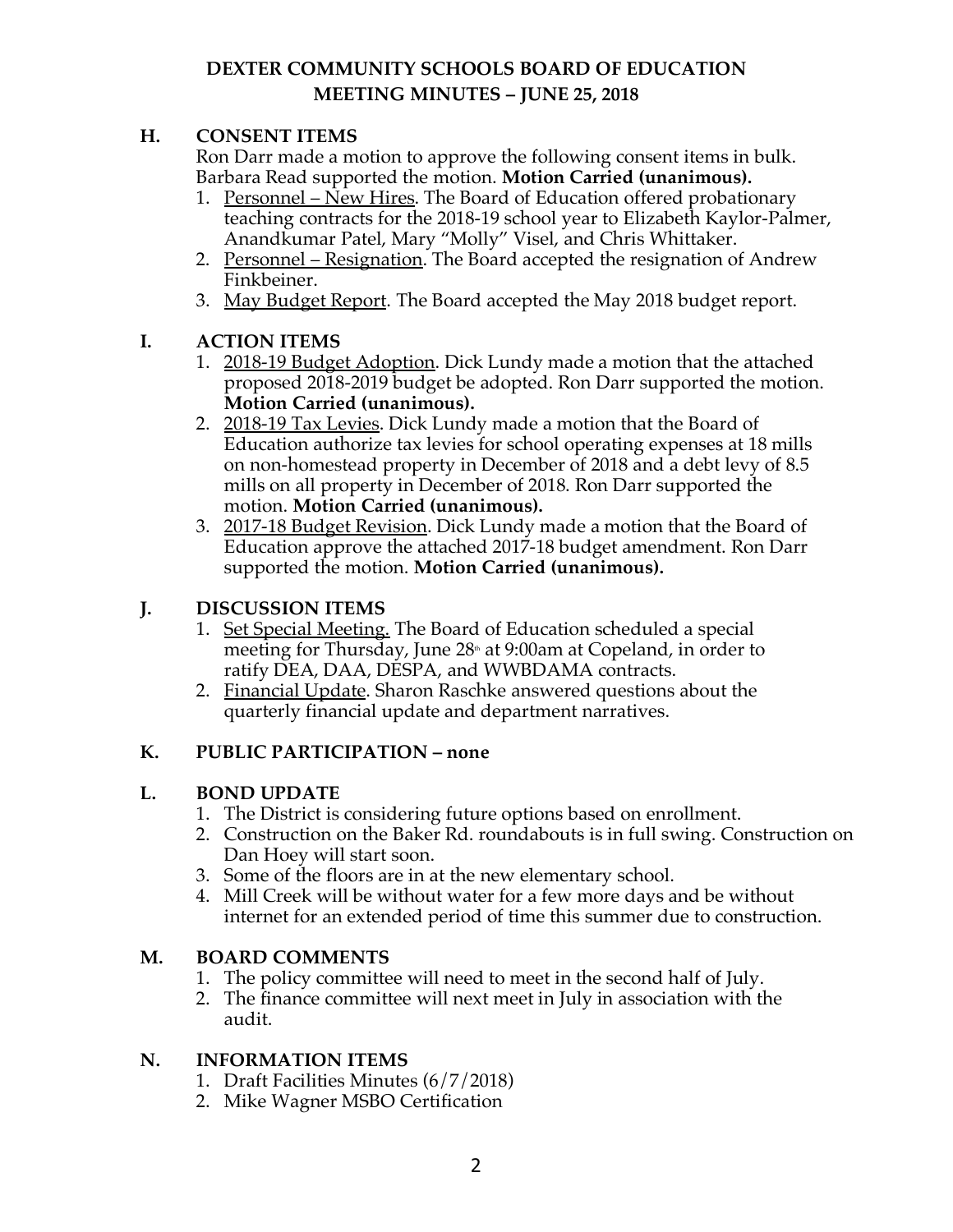# **DEXTER COMMUNITY SCHOOLS BOARD OF EDUCATION MEETING MINUTES – JUNE 25, 2018**

At approximately 8:04pm, Dick Lundy made a motion that the Board of Education adjourn to closed session for the purpose of discussing negotiations. Rob Mitzel supported the motion. **Motion Carried (unanimous).**

## **O. CLOSED SESSION**

At approximately 8:59pm, Rob Mitzel made a motion that the Board return to open session. Michael Wendorf supported the motion. **Motion Carried (unanimous).**

At approximately 9:00pm, Michael Wendorf made a motion to adjourn the meeting. Rob Mitzel supported the motion. **Motion Carried (unanimous).**

MINUTES/hlv

Robert Mitzel, Secretary Board of Education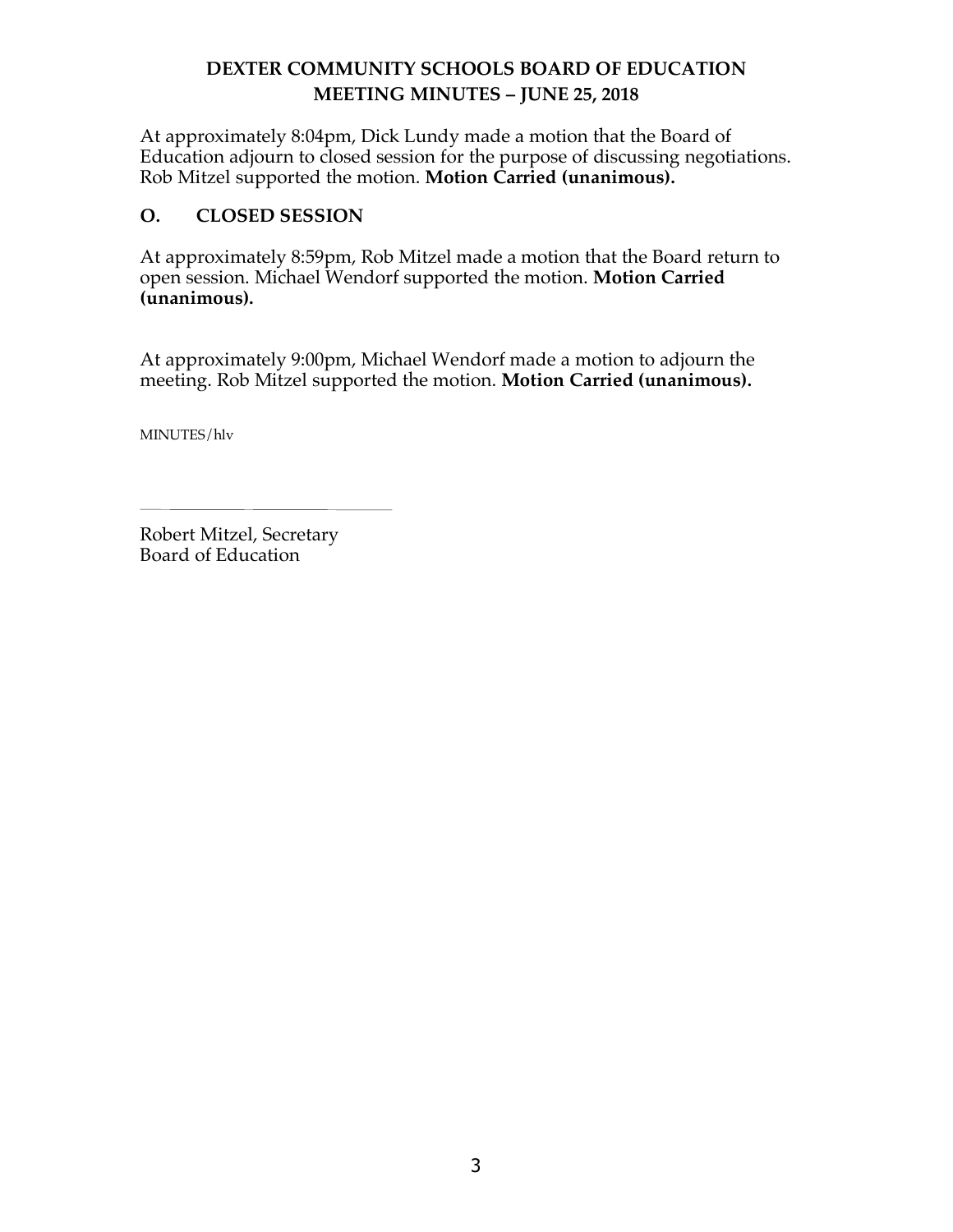# Memo

# Dexter Community Schools

- To: Dexter Community Schools Board of Education
- From: Christopher Timmis, **Superintendent**

CC:

- Date: July 26, 2018
	- Re: Recommendation to Hire

It is my recommendation to hire Lauren Thompson as the 0.5 FTE Assistant Principal at Creekside Intermediate School. After a multiple-round interview process, Lauren Thompson was selected.

Lauren Thompson is a DHS Graduate, current DCS Graduation Coach, and teacher. Throughout her career at DCS, Lauren has worked as a special education teacher, coach, and supported students to earn a diploma as the DCS Graduation Coach. Ms. Thompson holds a B.A. in Biology and Music from Wittenberg University, a Post-Baccalaureate Elementary Certification from Western Governors University, a Special Education Certification from DePaul University, an M.S. in Educational Administration from Purdue University, and a Masters in Applied Positive Psychology from the University of Pennsylvania.

Lauren Thompson's commitment to kids, learning, and personal growth will enhance the Dexter Community Schools administrative team. She will also continue to work as a DHS Graduation Coach for the remainder of her 0.5 FTE.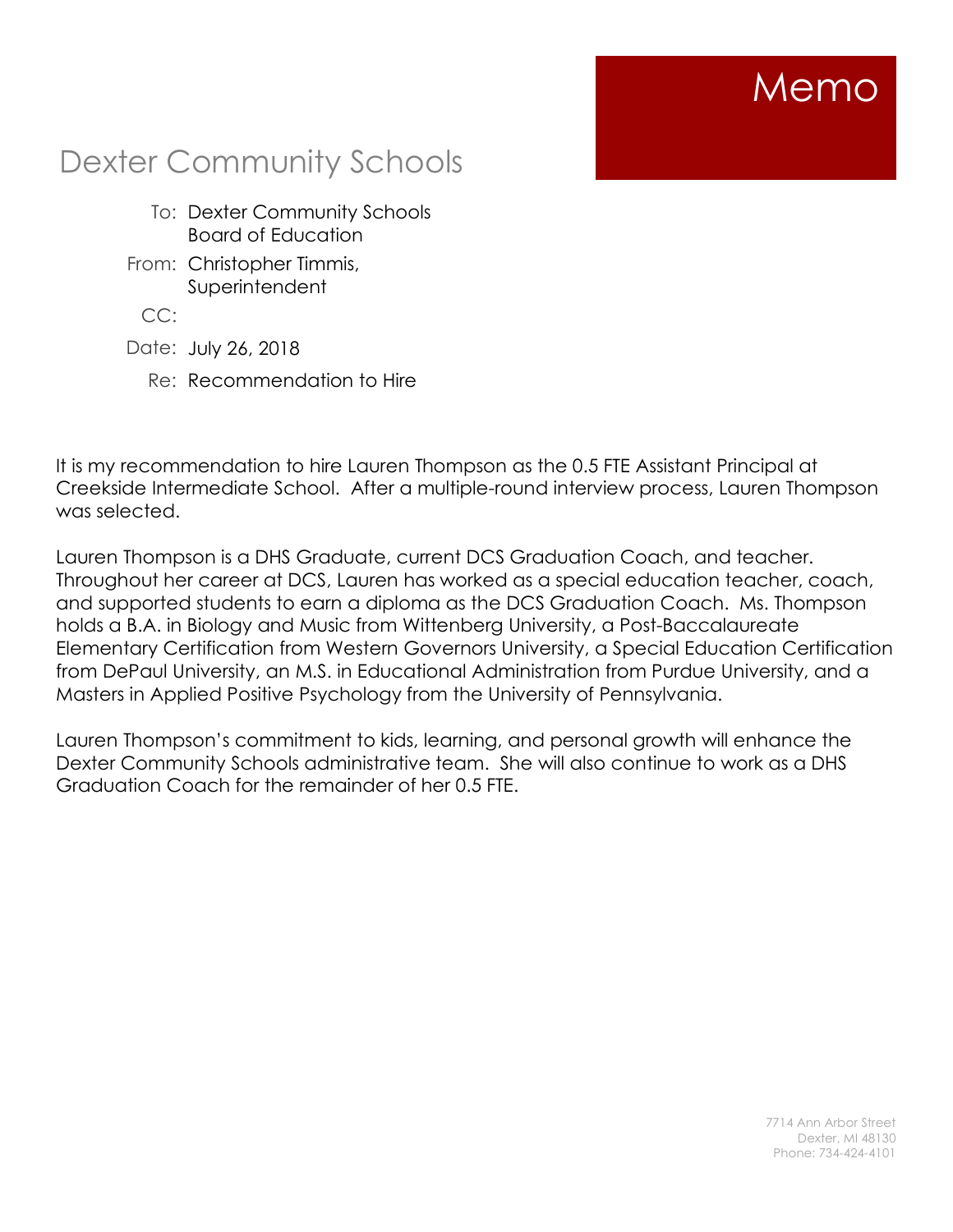Board of Education To:

From: Sharon Raschke, CFO

Date: June 28, 2018

2017-18 Second June Budget Amendment-General Fund  $RE:$ 

You will be considering tentative agreements with the bargaining units today. In order to provide sufficient appropriation for the off schedule payments, we need authorization to amend the 2017-18 operating budget to assure specific functions do not go over the Board budget appropriation. The final revenue over expense is estimated to be in the range of \$480,000 to \$630,000. The amendment uses the upper end of the range in order to provide sufficient appropriation for the estimated payout. A budget amendment totaling \$315,000 is needed at this time. For any amount that the final payout is less than \$315,000, the expense budget will have a positive variance.

| \$173,185 |
|-----------|
| \$31,254  |
| \$39,539  |
| \$14,908  |
| 2,534     |
| \$19,862  |
| 4,830     |
| \$14,225  |
| \$10,531  |
| 2,287     |
| 1,845     |
| \$315,000 |
|           |

An appropriate motion would be, "I move that the Board of Education approve the attached budget amendment for 2017-18."